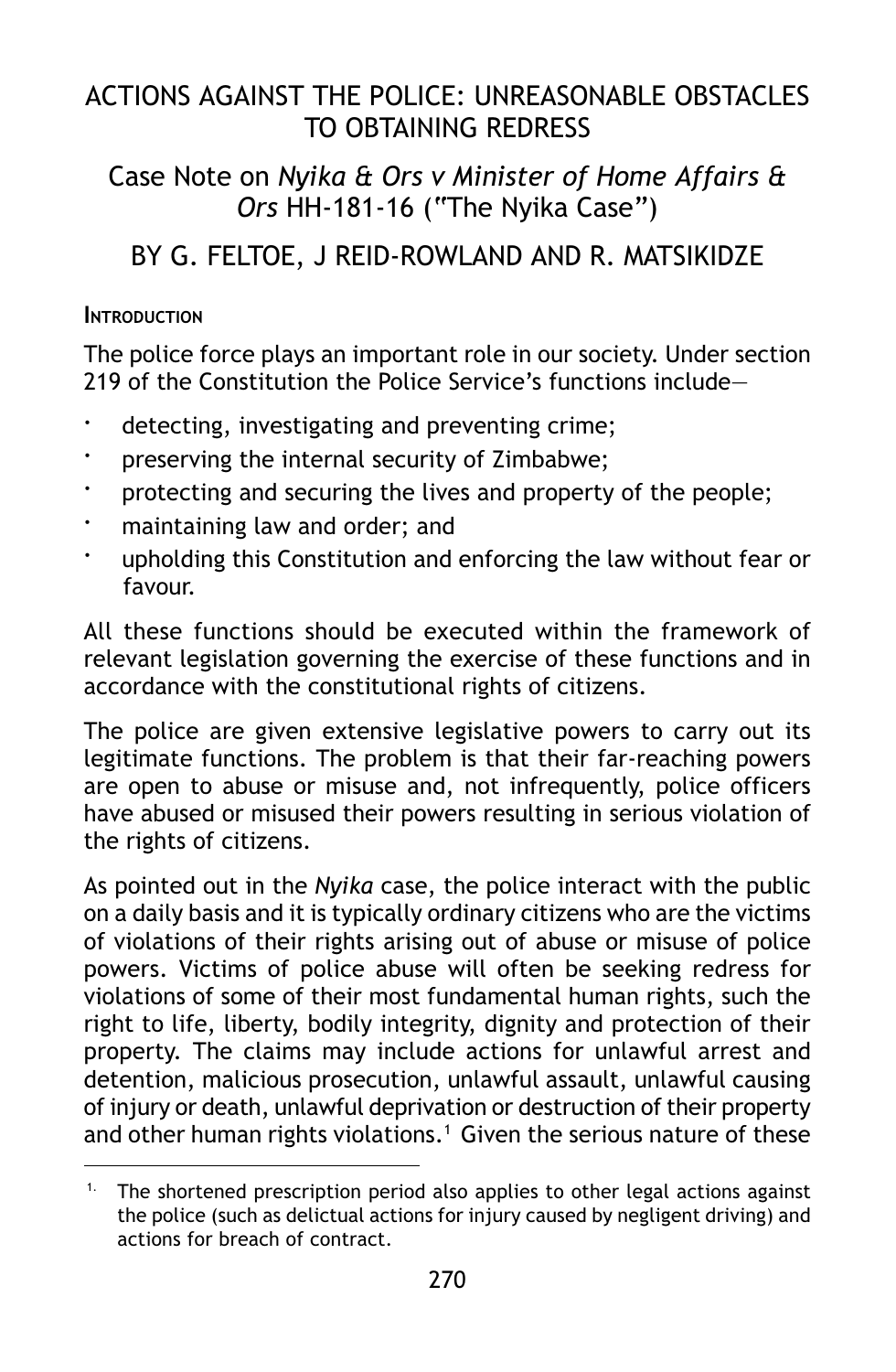claims, it is vitally important that these matters are dealt with by the courts, the police are held accountable for such abuses and appropriate redress is given to victims.

The aggrieved parties have a legal right to bring delictual claims against the offending police officers and, where the police officers commit the delicts in the course of their employment as police officers, they can also claim against the Ministry in charge of the police on the basis of vicarious liability.2 Suing the individual police officers responsible and making them pay damages acts as a deterrent against such misconduct on the part of police officers. These cases serve to alert the police to the legal consequences of abuse or misuse of their powers and show the public that such misconduct will not be tolerated by the courts.

Although the legal right to obtain redress exists on paper, many victims may not be aware of their right to sue the police and even if they are aware, they may lack the financial resources to engage lawyers to bring actions and may not be able to obtain state legal aid which is limited in its scope. The civic organisations offering legal assistance to victims of police abuse do not have the capacity to offer such assistance to victims all around the country. Victims may try to bring their cases to court without legal assistance but they face often insurmountable obstacles because of ignorance of the complex procedural and technical requirements for such claims.

What the *Nyika* case clearly establishes is that no unreasonable further obstacles should be placed in the paths of litigants seeking remedies for these wrongs. It deals with whether the special legislative provisions stipulating a shorter period of prescription for actions against the police create unfair barriers for persons seeking redress and whether these provisions violate fundamental constitutional rights of litigants.

#### **EXTINCTIVE PRESCRIPTION**

The *Nyika* case revolves around an aspect of extinctive prescription. Tsanga J points out that if a debtor successfully raises the defence of

<sup>&</sup>lt;sup>2.</sup> Recent cases in South Africa have expanded the scope of liability of the State for actions on the part of police officers. For instance, in the case of *K v Minister of Safety and Security* 2005 (6) SA 419 (CC) a woman was brutally raped by three uniformed policemen who had given her a lift. With reference to constitutional provisions relating to the functions of the police the Constitutional Court found the State delictually liable for the crime committed by the police officers.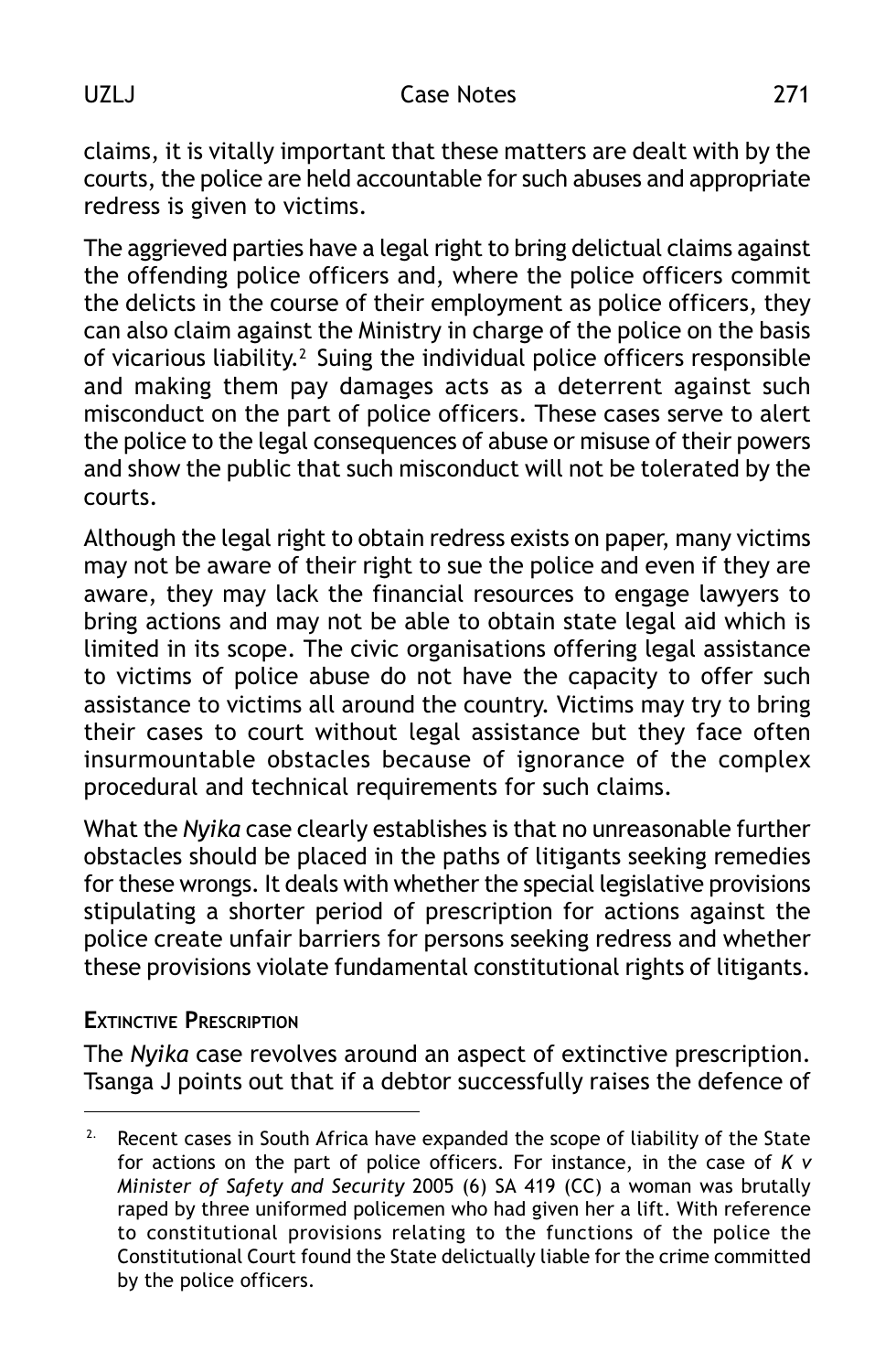"extinctive prescription" in legal proceedings, the claim against him or her is made permanently unenforceable. Once the prescription period has expired the court has no discretion to admit the claim on the basis that the claim is legally well founded and even that there is irrefutable evidence proving the claim, or there were valid reasons why the claim was not brought within the prescribed period. To interrupt the running of prescription requires the service of the summons; the issuing of the summons does not suffice.

The main justifications for setting a prescription period is to create legal certainty and finality in litigation. It encourages claimants to bring their claims in a timely fashion and before the evidence turns stale. It protects debtors from facing claims which have been existed for such a long time that it is unfair to expect debtors to defend themselves against these claims. But extinctive prescription can be a trap for unwary claimants and legal practitioners representing claimants must ensure that the claims are brought before the prescription period expires. Legal practitioners are guilty of actionable negligence if they carelessly allow their clients' claims to prescribe.<sup>3</sup>

The periods of prescription for delictual actions are laid down in the Prescription Act [*Chapter 8:11*]. In s 2 "debt" is defined so as to include a delictual claim and then in s 15 the prescription periods for debts are set out. Three years is the usual period for prescription for a delictual action.

#### **SPECIAL PROVISIONS IN POLICE ACT**

There are special provisions in the Police Act [*Chapter 11:10*] dealing with the period of prescription for claims arising out of delicts committed by police officers. Section 70 provides that in a civil action instituted against the State or a member of the police force "in respect of anything done or omitted to be done under this Act shall be commenced within eight months after the cause of action has arisen, and notice in writing of any civil action and the grounds thereof shall be given in terms of the State Liabilities Act [*Chapter 8:14*] before the commencement of such action."

<sup>3.</sup> See, for instance, *Erasmus Ferreira & Ackermann & Ors v Francis* 2010 (2) SA 228 (SCA); *Manase v Minister of Safety and Security & Anor* 2003 (1) SA 567 (Ck); *Moatshe v Commercial Union* 1991 (4) SA 372 (W) *Slomowitz v Kok* 1983 (1) SA 130 (A); *Manyeka v Marine & Trade Insurance Co Ltd* 1979 (1) SA 844 (SE)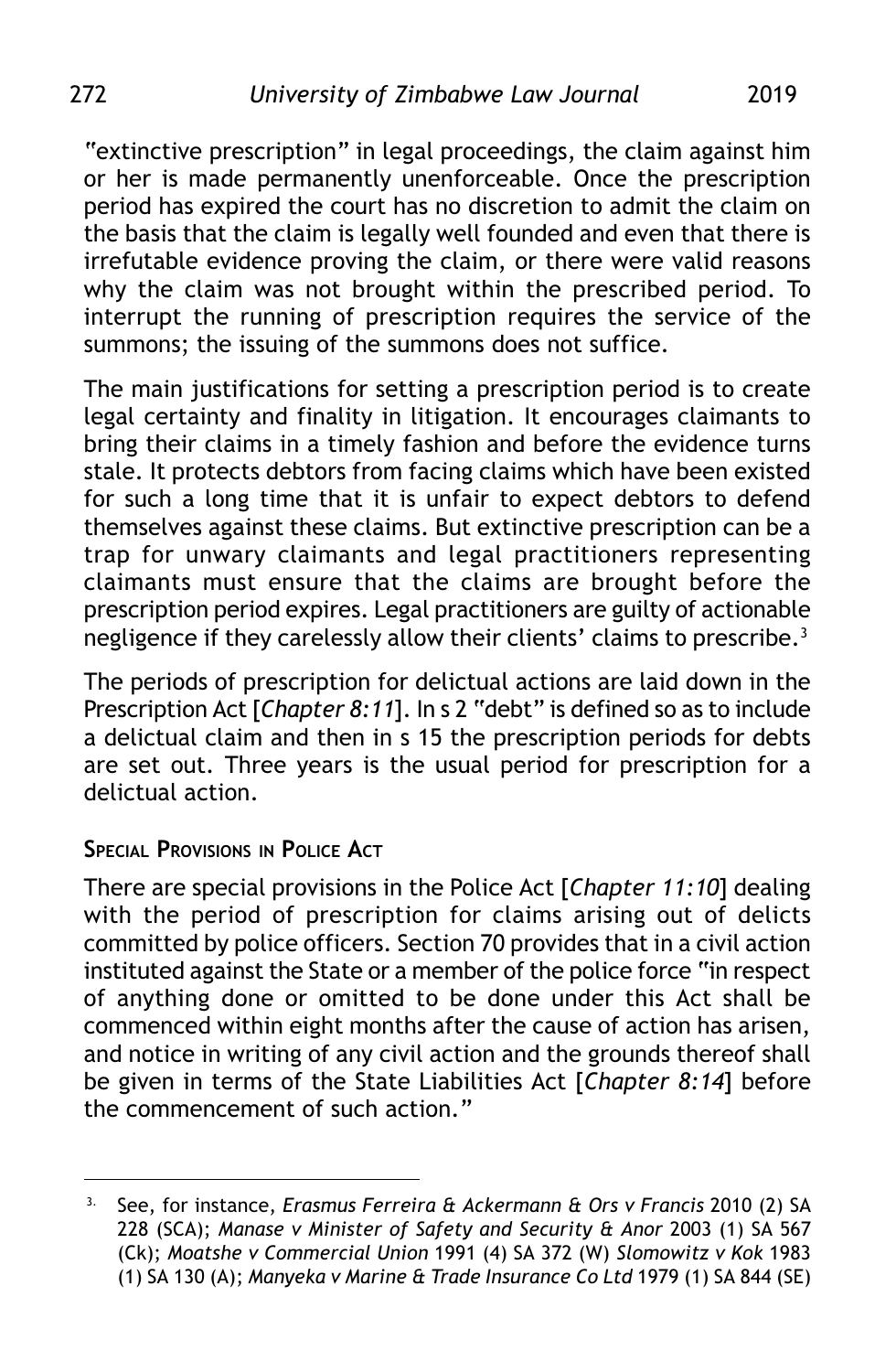Under s 6 of the State Liabilities Act [*Chapter 8:14*], 60 days' written notice must be given of an intention to claim money from the State. The notice must set out the grounds of the claim and, where appropriate and possible, give details of officials involved and have copies of documents relating to the claim attached to it. The 60 days is incorporated into the eight month period under which the claim is to be brought under the Police Act. The courts have the power to condone failure to give the required notice where there has been substantial compliance with the section or where there has been no undue prejudice to the State or to the officer being sued.

#### **THE** *NYIKA* **CASE**

In the *Nyika* case two army officers had been badly injured when police officers shot at them, apparently mistaking them for robbers and despite the fact that the army officers had complied with the instruction to get out of their vehicle and raise their hands. The army officers then sought to claim delictual damages from the Minister of Home Affairs<sup>4</sup>, the Police Commissioner-General and the police officers involved in the shooting.

Summons had been issued but the claim expired as the summons had not been served on the defendants within the mandatory eight month period. The court found that the failure to issue serve summons with the prescribed period was apparently "largely a result of tardiness on the part of their legal practitioner."

Counsel for the army officers then brought an application in the High Court seeking a declaration that the provisions in the Police Act requiring that the action be brought within eight months and that notice of 60 days be given before commencing action are unconstitutional. Respondents counsel argued that the shortened period of prescription was legally justified and was not unconstitutional.

<sup>4.</sup> The lawyers for the applicant had originally incorrectly cited the Ministry instead of the Minister. Counsel for the respondents raised the issue of the mis-citation at the outset of the application seeking a ruling on the constitutionality of the shortened period of prescription for actions against the police. The High Court took cognizance of the error in citation and altered the citation to read the Minister. This was done without applicant's counsel making a formal application for correction of this mis-citation.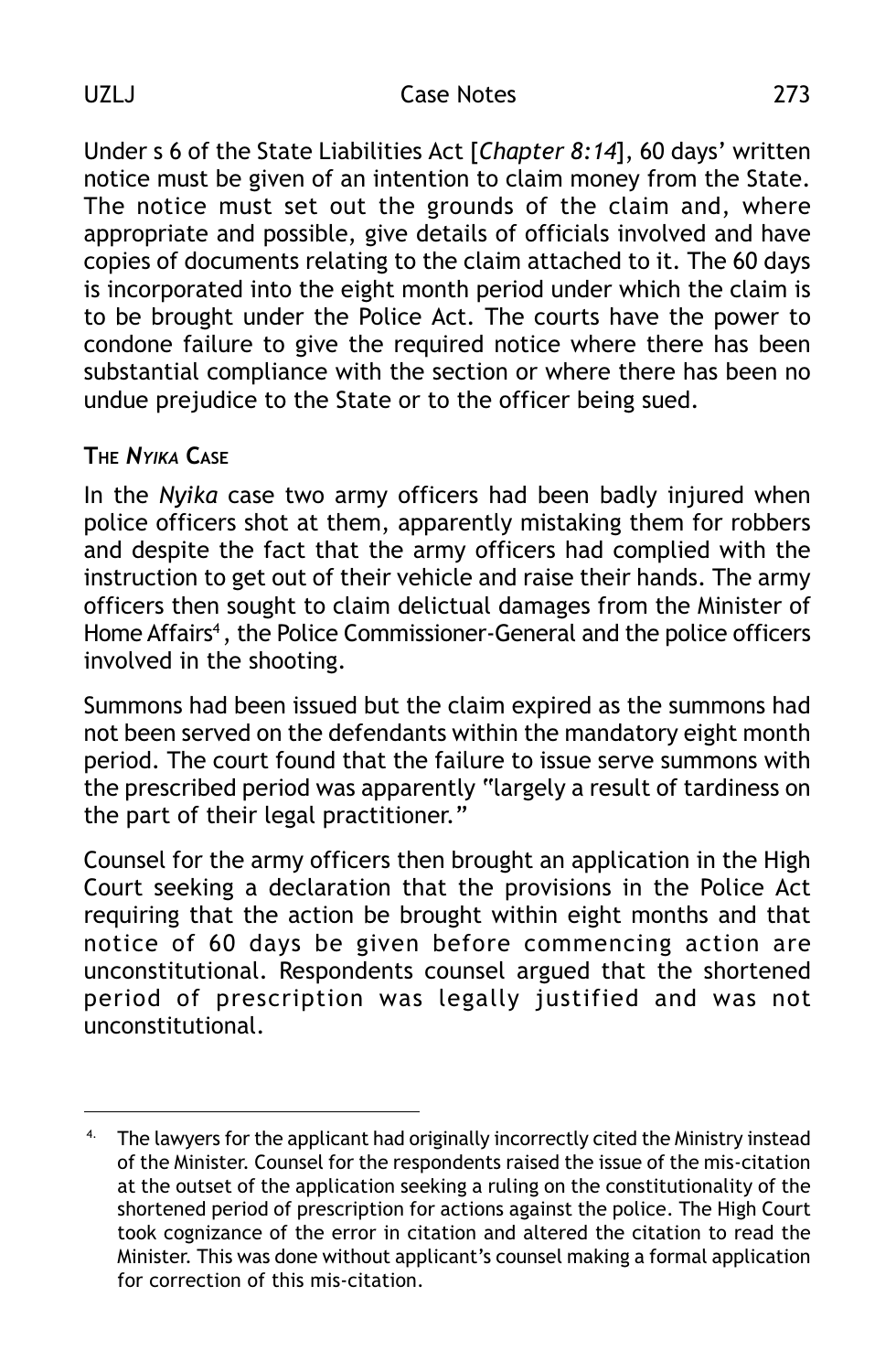#### **ARGUMENTS OF APPLICANT'S COUNSEL**

The applicants argued that not only the eight months' period was unreasonable but also the 60 day notice period incorporated therein was also unreasonably short.

The applicant's counsel argued that the justification relied upon for the shortened period of prescription is illogical and untenable and the preferential treatment of the police in terms of the time period for bringing a claim violated the constitutional right to equality before the law and equal protection and benefit of the law (section 56 of the Constitution). Computers and e-governance now allow for efficient handling of cases by large State institutions. There are many other large institutions, such as the Central Intelligence Organisation and big private corporations, which do not have a special prescription protection like that for the police.

Counsel for the applicant argued that the shortened period of prescription was also a violation of the right of access to justice. This right is encapsulated in section 69 of the Constitution which gives the right to have access to the courts and to have their civil rights determined before a court within a reasonable time. Counsel relied heavily on the South African case of *Mohlomi* v *Minister of Defence* 1997 (1) SA 124 (CC). In this case the court had to decide whether a provision obliging claimants to bring claims against the Ministry of Defence within six months incorporating a one month notification period was justifiable. The Constitutional Court decided that this provision infringed the right of access to court because it did not afford claimants an adequate and fair opportunity to seek judicial redress for wrongs allegedly done to them. In reaching this conclusion the court took into account socio-economic conditions in the country, namely poverty, illiteracy, cultural and language differences and the inaccessibility of legal assistance. This meant that for the majority poverty, illiteracy and inequality adversely impacted on the ability to access the law. Legal illiteracy in particular abounds and many people who may have been injured may simply be unaware of their rights in light of limited availability of legal aid. The court held further that the infringement of the right could not be justified in terms of the limitation section of the Constitution because it would be possible to satisfy the State's legitimate objectives through means less stringent and detrimental to the interests of claimants. The test derived from this case, as applied in later cases, is whether the litigant has the opportunity to exercise the right to judicial redress and whether the limitation is reasonable in terms of time.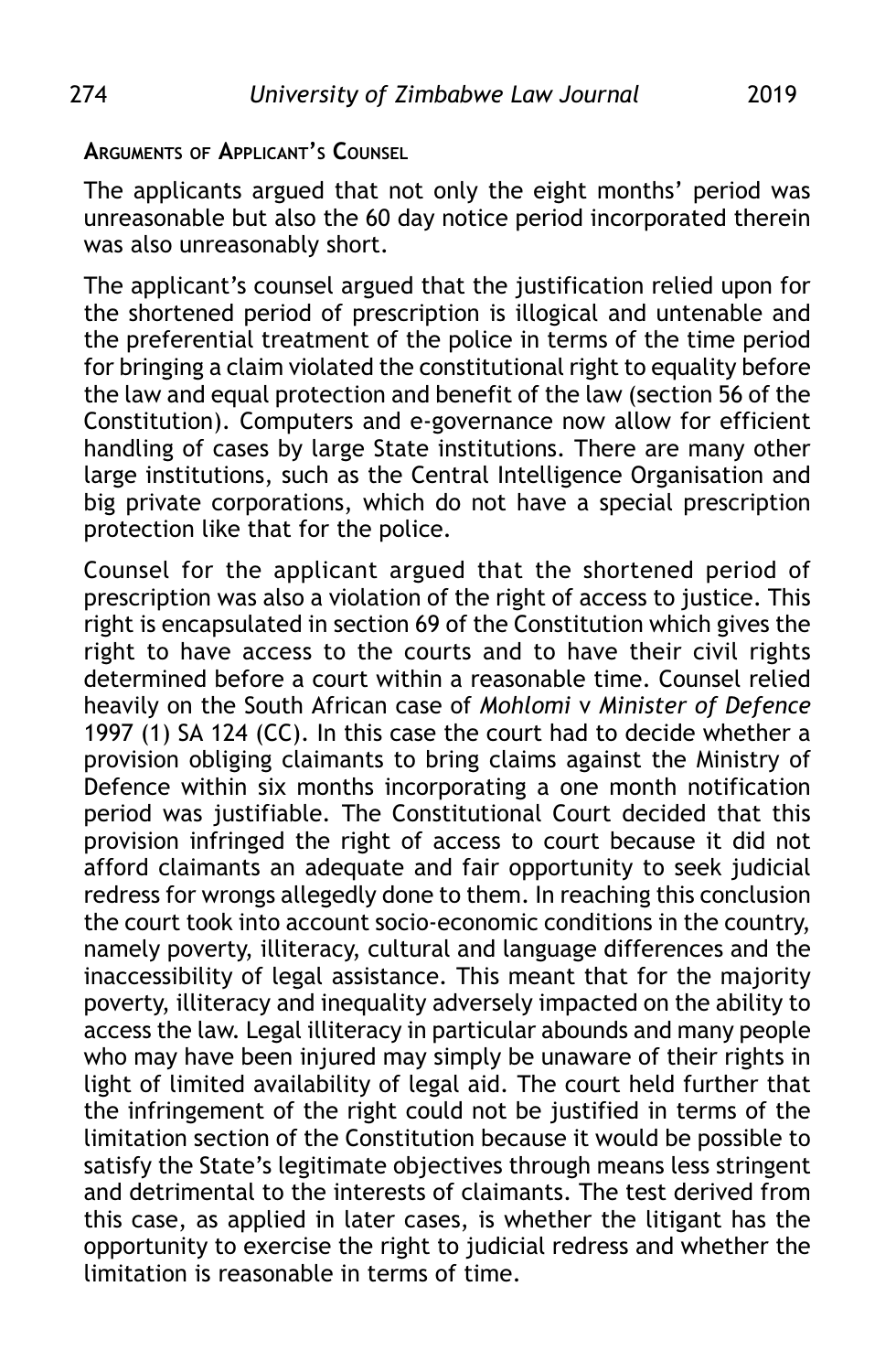### **ARGUMENTS OF RESPONDENTS' COUNSEL**

Counsel for respondents argued that the eight month prescription period for actions against the police was reasonable and justifiable and was not unconstitutional. Counsel cited *Minister of Home Affairs* v *Badenhorst* 1983 (2) ZLR 248 (S) at p 253A-B in which Gubbay JA referred with approval to the following observations in an early South African case:

A police constable may have to deal with a great number of cases, the details of which would probably be evanescent, and if a plaintiff was not under an obligation to bring an action within a period, recollection of the proceedings would probably vanish from the mind or become obscure; therefore provisions of s 30 seem to be only reasonable.<sup>5</sup>

The respondents' counsel maintained that, because of the large size of the police force and considerable volumes of cases handled by police officers, there were good reasons for ensuring that actions against the Ministry of Home Affairs and police officers were disposed of quickly before memories of the facts of individual cases were forgotten. This justified the shortened period of prescription for such cases.

#### **DECISION OF THE COURT**

Tsanga J found that the provision for the shorter period of prescription for actions against the police violated s 69(2) (on the right to a fair hearing before a court within a reasonable time) and s 56 (1) (on the right to equality before the law and equal protection and benefit of the law).

She agreed with the approach in the *Mohlomi* case. In Zimbabwe there was also a right of access to justice. She pointed out that knowledge of the law is necessary to access justice and in Zimbabwe lack of knowledge of the law is widespread and legal aid is limited. The State does little to disseminate legal information and the geographical reach of non-governmental organisations providing legal information is hampered by financial constraints. Put in this context the shortened time frame for bringing actions against the police "can only but deny ordinary people the right to access courts." She then concluded:

<sup>5.</sup> *Hatting* v *Hlabaki* 1927 CPD 220 at 223E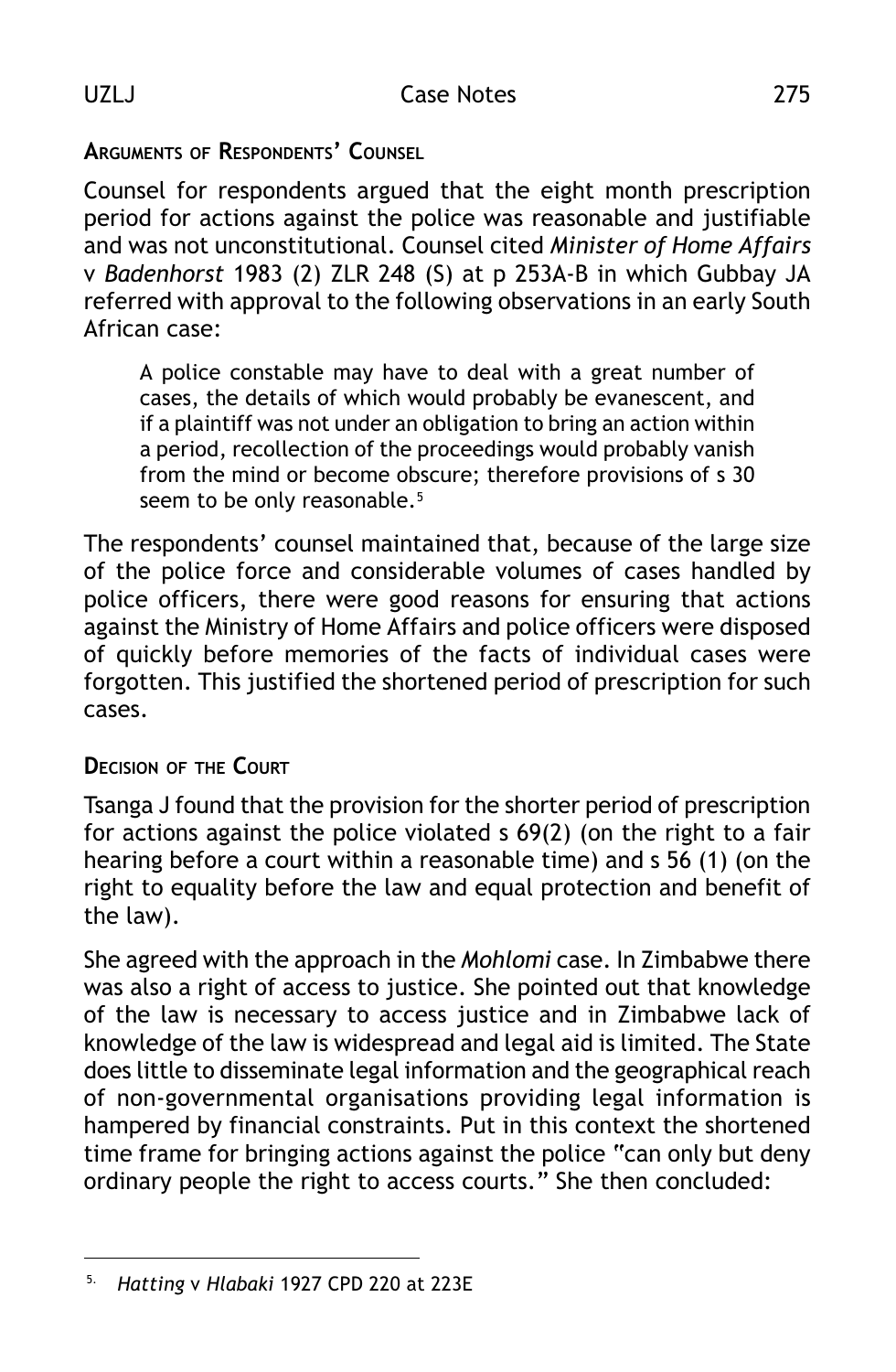Therefore, if the critical test for reasonableness of a time limit such as the eight months in the Police Act, is whether it permits sufficient or adequate time to exercise the right of access to the court, then undoubtedly for the vast majority of our populace who face the challenges alluded to, the resounding answer is that it simply does not.

The learned judge pointed out that other legal systems have dispensed with restrictive protections for the police and other State institutions by way of shortened periods of prescription. For instance, following the ruling in the *Mohlomi* case in South Africa the period of prescription for actions against the police was changed to three years by legislation.

The judge therefore decided that there was no reason why the general prescription period for ordinary debts as contained in s 15(d) of the Prescription Act should not govern claims against the police. The 60 notice period, however, allowed the police enough time to respond to the claim and decide whether or not to settle the claim and the provision allows for condonation of the non-compliance with the time period and extension thereof for good cause shown.

Tsanga J found that it is "precisely in the everyday role of police as public servants that ordinary citizens generally encounter challenges with members of the police force which they expect the police to be held accountable for. Moreover, human rights standards have influenced the outlook on time limits as stipulated in the guiding recommendations to the implementation of the International Covenant on Civil and Political Rights to which Zimbabwe itself is a party."

In more general terms, she pointed out that the arena of constitutional challenges to legislative provisions has tended to be dominated in the past by cases brought by political elites relating to high-level abuses, such as those arising from electoral provisions, public order and security laws and media laws. Those bringing such actions obviously have the capacity to pursue these matters. She says that it the court's vigilant scrutiny of constitutionally deficient legislation should not be confined to such cases but must encompass cases such as the present one where abuses are suffered at the everyday level by ordinary citizens.

The judge referred this matter to the Constitutional Court in terms of s 175(1) of the Constitution for its confirmation or otherwise of this constitutional ruling. When the matter came before the Constitutional Court for confirmation, the court struck the matter off the roll on the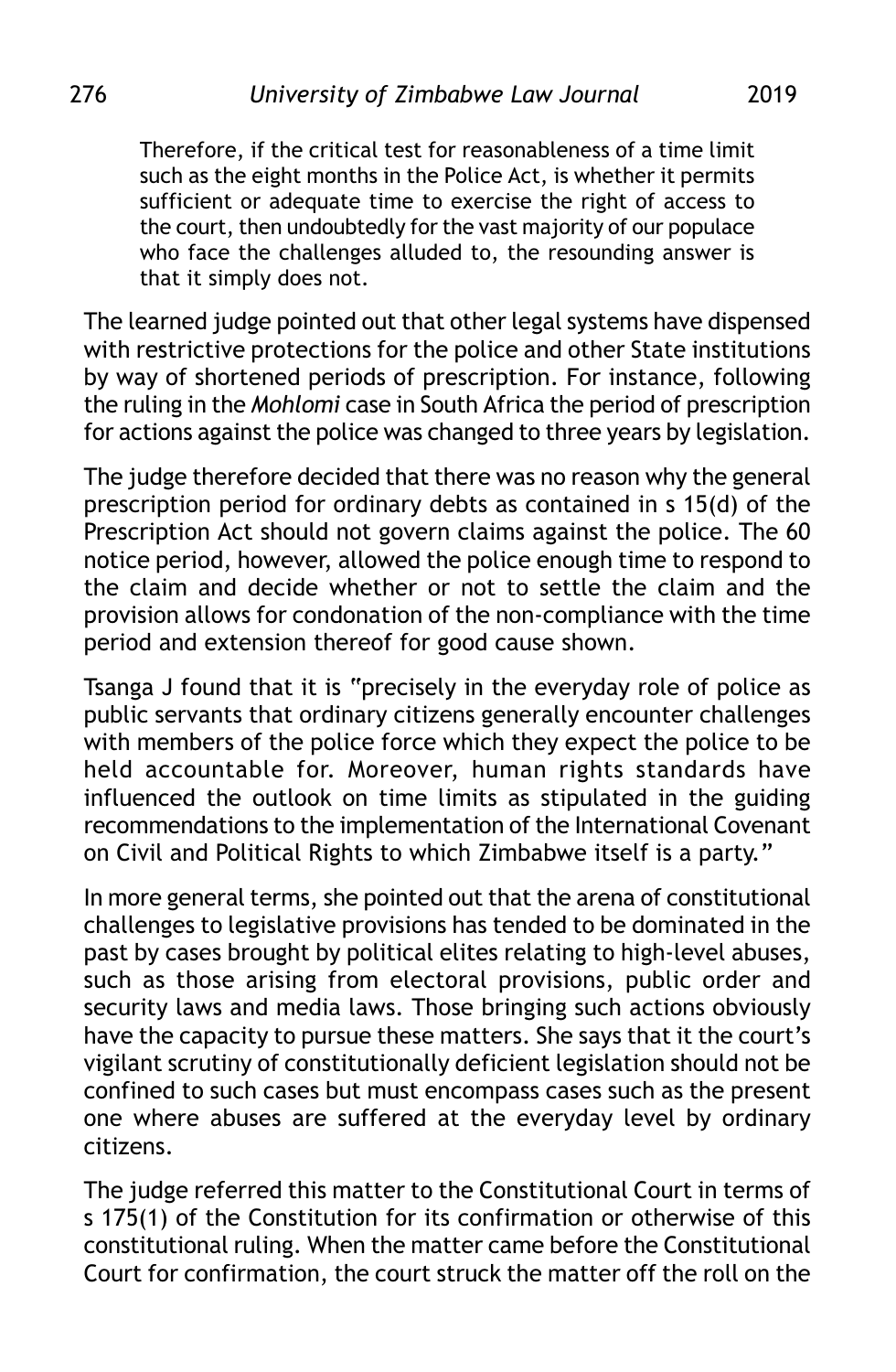basis that the High Court had erred in correcting the erroneous citation of the Ministry instead of the Minister without a proper application being made for the amendment by the applicant's counsel. The applicant's counsel then made a successful chamber application before the High Court to correct the mis-citation. The matter has now been referred back to the Constitutional Court and is awaiting a hearing of the matter and a decision.

It is respectfully submitted that the Constitutional Court had also the opportunity to allow for filing of the application for the correction of erroneous citation. The constitutional jurisprudence should always lean towards disposing a matter on merits as opposed to technical aspects. This is precisely the purpose of the provisions of rule 5 of the Constitutional Court Rules which allow departure from the rules in the interests of justice. In this case, clearly the case in question had public benefit and interest. There was no prejudice that would be suffered if the Constitutional Court had allowed the matter to be postponed *sine die* to allow the amendment. The amendment at this point would not prejudice any of the litigants as the Minister had always been represented since the commencement of proceedings. Thirdly, even if there was a prejudice, the importance of the case far outweighed the importance of the case to the litigants and the public.<sup>6</sup>

#### **GENERAL COMMENTS**

The judgment in the *Nyika* case is significant for taking full account of the socio-economic conditions that inhibit ordinary persons from successfully obtaining redress for abuses suffered at the hands of the police.

The unjustifiably shortened period of prescription for actions against the police (whether for abuses or for any other reason) is just one of many barriers faced by ordinary litigants. It must be removed but a lot more needs to be done to ensure that persons who suffer abuse or loss at the hands of the police obtain redress.

A suitable starting point, with regard to abuses, is to ensure that police officers are fully trained on the proper exercise of their powers

<sup>&</sup>lt;sup>6</sup> For criticism of the tendency to disallowing cases from going forward because of minor technical irregularities see Musa Kika's article entitled ÒThe role and attitudes of the Zimbabwean Constitutional Court in operationalizing the 2013 constitution, 2013-2017Ó in the Rule of Law Journal at pages 10-14